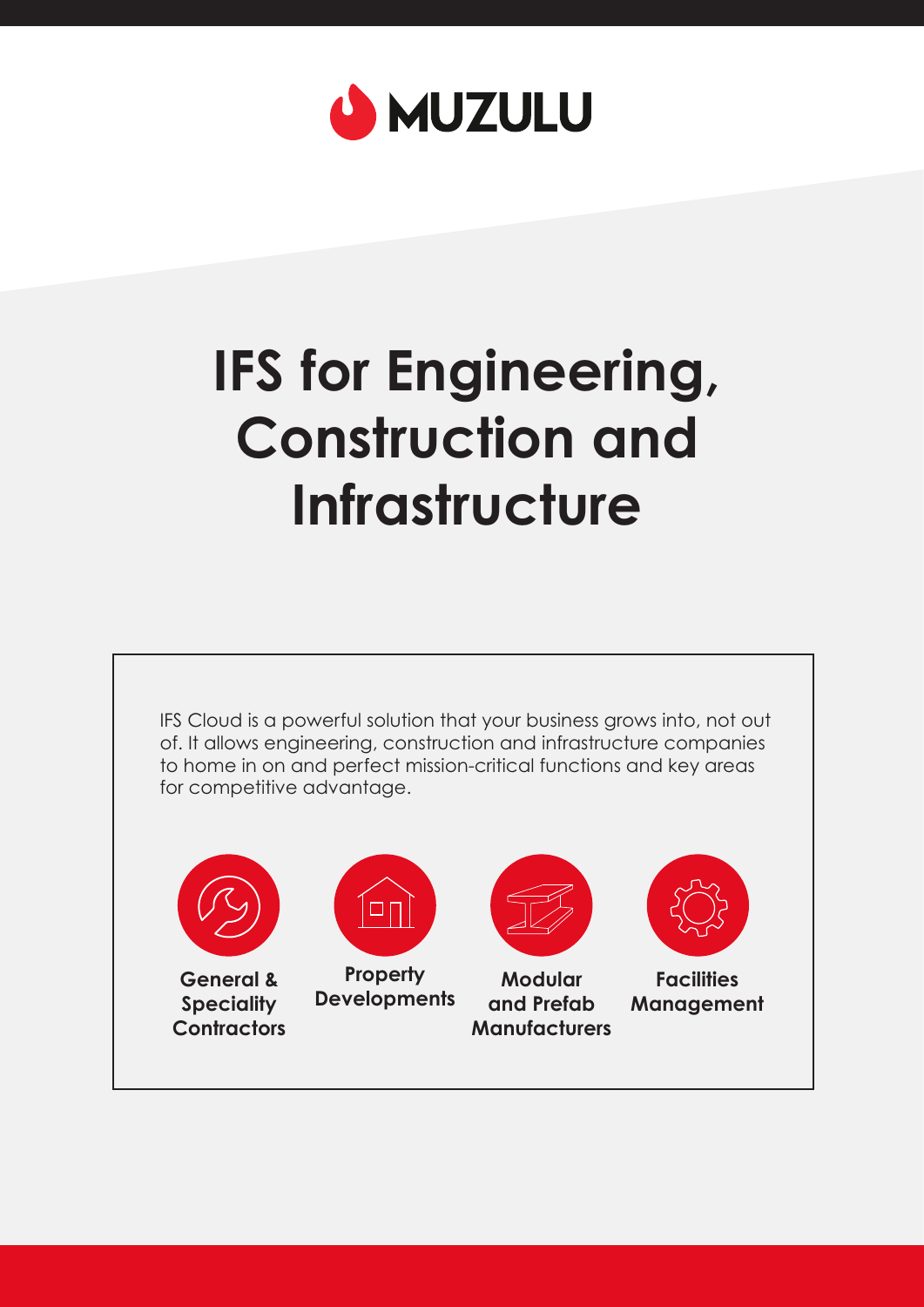

# **IFS Features for Engineering, Construction and Infrastructure**

For your sector, Muzulu takes a project-centric approach, with tailored project management, finance, contract management and procurement tools sat at the heart. This enables a faster time to value at a better price.

IFS' supporting processes include HR, Expense Management, Extended Finance (Consolidation and Business Planning), Supply Chain & Inventory, Plant Hire and Offsite Manufacturing, and you can also choose from Muzulu's best of breed integrations. All deployed within a single product for seamless data flow and user experience.



#### **Single Source of Truth**

Firm control at every stage, with real-time data enabling precise planning and costing.



#### **Flexible Contract Management**

Manage complexities and change with full accountability and progress tracking.



## **Product Lifecycle Management**

Streamline and increase accuracy with complete financial and operational tools.



## **Complete Asset Management**

Cradle-to-grave asset lifecycle management to maximise value and increase the bottom line.



#### **Anywhere Service Management**

From field service to remote assistance and depot logistics, use your resource intelligently.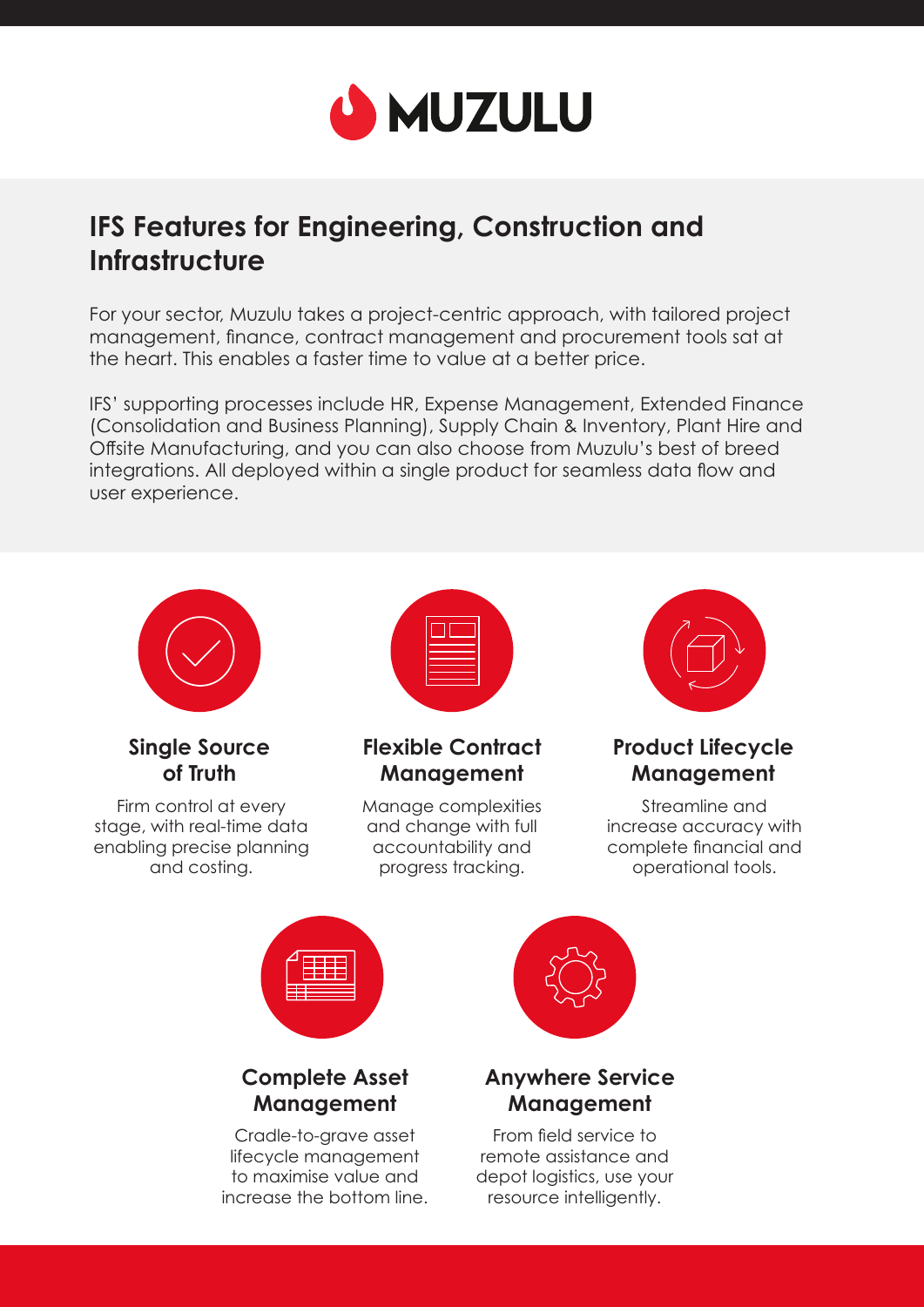

# **ENGINEERING, CONSTRUCTION AND INFRASTRUCTURE SOLUTION MAP**

#### **Business Processes**



## **Application Solutions**